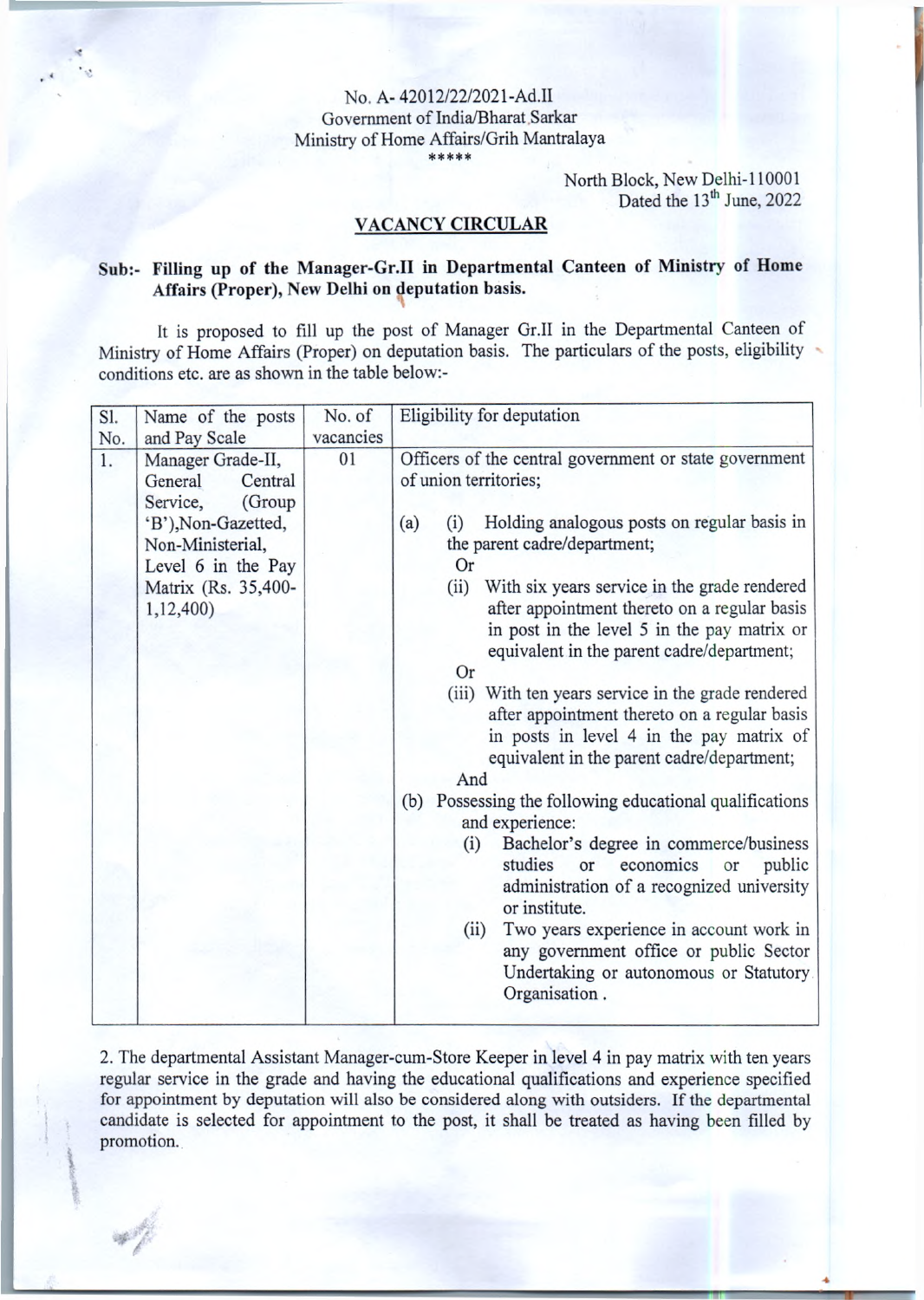3. The Period of deputation including the period of deputation in another ex-cadre post held immediately in the same or some other Organisation/department of the Central Government shall ordinarily not to exceed three years. The maximum age limit for appointment by deputation shall be not exceeding fifty six years as on the closing date of receipt of applications.

4. Applications of only those officials, whose services could be spared immediately on their selection, may be forwarded through proper channel, in the prescribed proforma, given in Annexure-I along with duly filled in Annexure-II in duplicate attaching therewith following documents to the undersigned by **15.07.2022(Friday**):

a) Xerox copies of CR/APAR dossiers of last 5 years.

b) Vigilance Certificate.

c) Integrity certificate.

5 Applications received after the expiry of the prescribed period and/or found to be incomplete in any manner will not be considered for selection to the post. Candidates once selected, will not be allowed to withdraw their candidature subsequently

6. Pay and allowances of the officer selected will be regulated in accordance with the Department of Personnel & Training's O.M. No.2/29/91Estt(Pay-II) dated 05.01.1994 as amended from time to time.

**Enel.:** Annexure-I & Annexure-II

*<i><u>Nishvajget Kumar</u>* Under Secretary to the Government of India Tel. No. 23093666

To

*\**

- 1. All the Ministries/Departments of Government of India (as per list attached) with the request to give wide publicity to the vacancy circular among the staff working under their respective administrative control.
- 2. Director Generals of all CAPF and other attached/Subordinate Offices under MHA.
- 3. Controller/ Dy. Controller of Accounts/Principal Accounts Officers of all the Ministries/ Departments of the Government of India under New Delhi with the request that the post may please be got circulated to all the sections/branches under their administration.

4. Director of Canteen, DoPT, Khan Market, New Delhi-110001.

- 5. All Officers/Sections/ Desks of MHA (P) including D/o Official Language.
- 6. Notice Boards of North Block, MDC National Stadium, Jaisalmer House & NDCC-II Building, MHA, New Delhi.

 $\sim$  SO(IT) for uploading on the Ministry's website i.e. mha.nic.in/notifications/vacancies.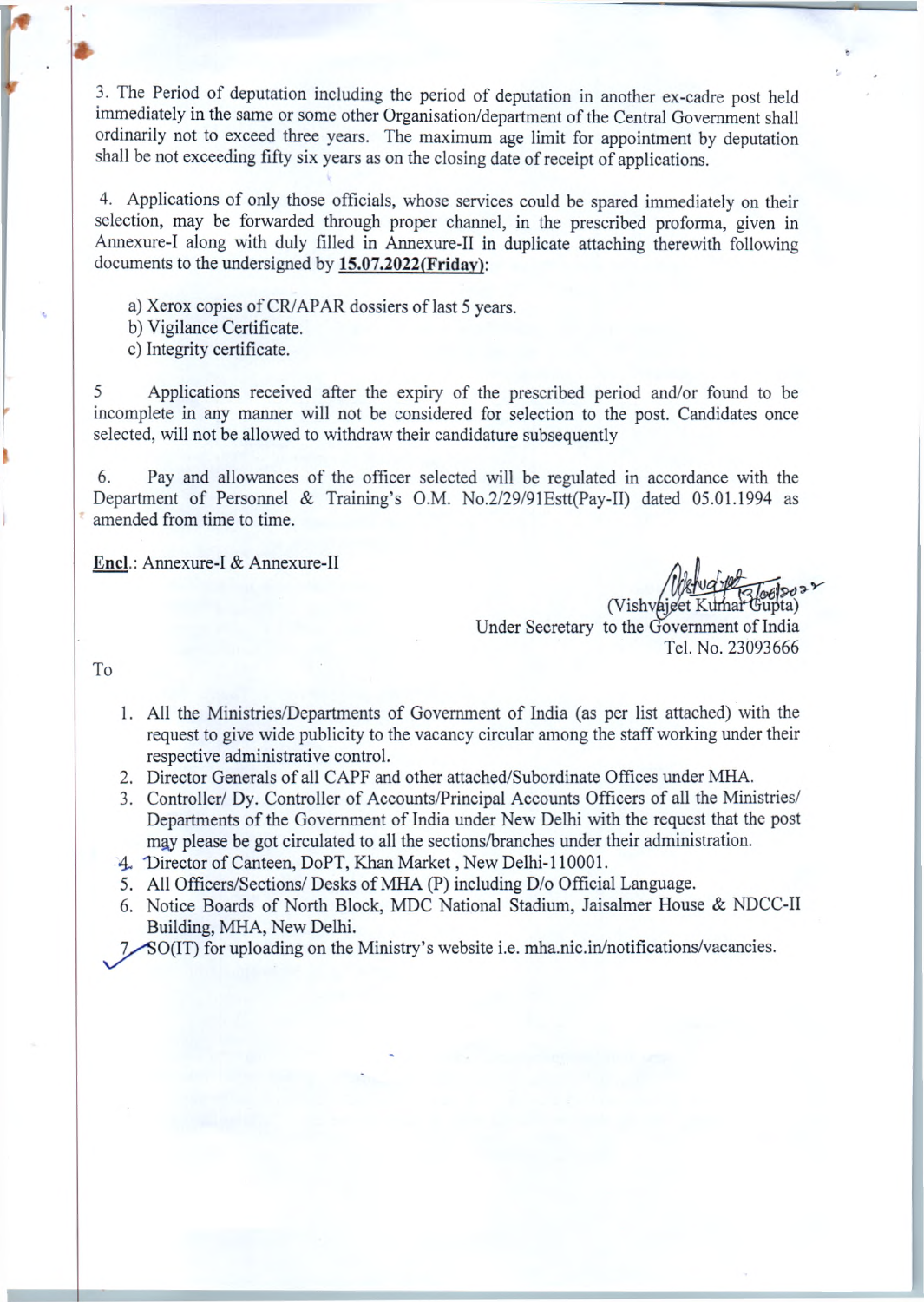#### **PROFORMA FOR APPLICATION FOR THE POST OF MANAGER GRADE-II IN THE DEPARTMENTAL CANTEEN OF MINISTRY OF HOME AFFAIRS (PROPER) ON DEPUTATION BASIS.**

| 1. | Name &<br><b>Postal Address</b><br>(in block letters)<br>With Telephone No.                                                               |                      |  |
|----|-------------------------------------------------------------------------------------------------------------------------------------------|----------------------|--|
| 2. | Father's Name                                                                                                                             | ÷                    |  |
| 3. | Date of Birth (in Christian era)                                                                                                          | :                    |  |
| 4. | Age on the last date of receipt of applications                                                                                           | $\ddot{\cdot}$       |  |
| 5. | Date of retirement under Central Government<br>Rules                                                                                      | :                    |  |
| 6. | Name &<br>Address of<br>Present Department/Cadre                                                                                          | $\ddot{\cdot}$       |  |
| 7. | Educational qualification                                                                                                                 | ÷                    |  |
| 8. | a) Do you hold analogous post on regular basis<br>in the present cadre or department; or                                                  | $\ddot{\phantom{a}}$ |  |
|    | b) Do you possess six year regular service in the<br>post in Pay Level-5 or equivalent in the present<br>cadre or department; or          | $\ddot{\cdot}$       |  |
|    | c) Do you possess is ten year regular service in<br>the post in Pay Level-4 or equivalent in the<br>present cadre or department; and      | $\ddot{\cdot}$       |  |
|    | d) Do you possess a Degree in Commerce of $a$ :<br>recognised University or Institute; and                                                |                      |  |
|    | e) Do you possess two years experience in  :<br>Accounts work in any Government Office or<br>PSU or autonomous or Statutory Organization? |                      |  |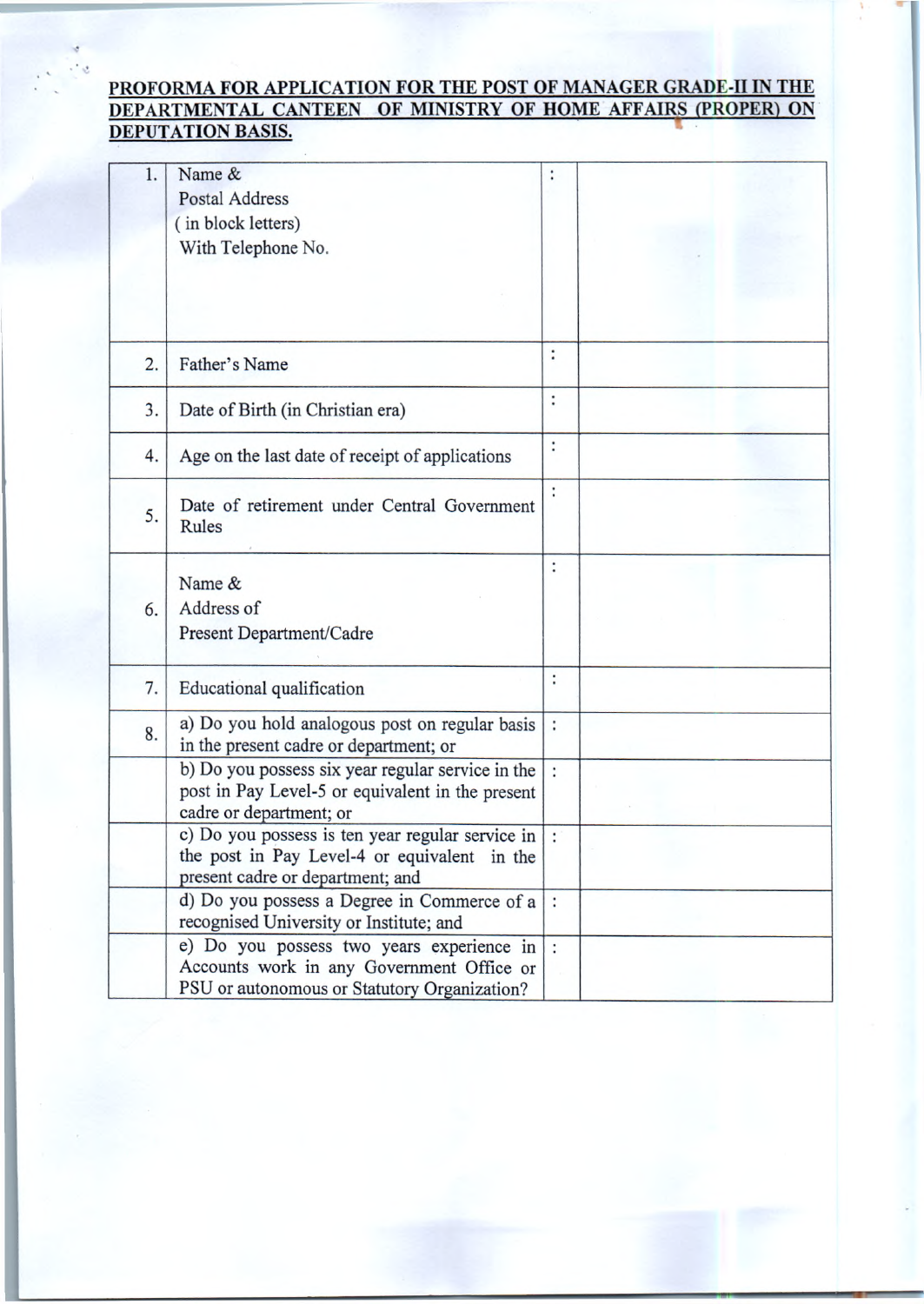9. Details of employment in the chronological order (starting from the entry in the Central Government Service). Enclose a separate sheet, duly authenticated by your signature, if the space below is insufficient:

| Office/    | Post held      | Period of Service |                | Basic-Pay &     | Nature of appointment |  |
|------------|----------------|-------------------|----------------|-----------------|-----------------------|--|
| Department |                | From              | To             | Pay Scale (pre- | whether Regular/      |  |
|            |                |                   |                | revised)        | Adhoc/Deputation      |  |
|            | $\overline{2}$ | $\overline{3}$    | $\overline{4}$ | 5               | 6                     |  |
|            |                |                   |                |                 |                       |  |
|            |                |                   |                |                 |                       |  |
|            |                |                   |                |                 |                       |  |
|            |                |                   |                |                 |                       |  |
|            |                |                   |                |                 |                       |  |
|            |                |                   |                |                 |                       |  |
|            |                |                   |                |                 |                       |  |
|            |                |                   |                |                 |                       |  |
|            |                |                   |                |                 |                       |  |
|            |                |                   |                |                 |                       |  |
|            |                |                   |                |                 |                       |  |
|            |                |                   |                |                 |                       |  |

10. Nature of present employment, i.e. ad-hoc or temporary or permanent

11. In case the present employment is held on deputation please state a) The date of initial appointment b) Period of appointment on deputation c) Name of the parent office/ organization to which belong :

12. Additional information, if any, which you would like to mention in support of your suitability for the post. (Enclose a separate sheet if space is insufficient).

13. Full postal address of forwarding authority with Name and Telephone No.:

Date.....................

Place..........................

Signature of the Candidate (Name of the Candidate)